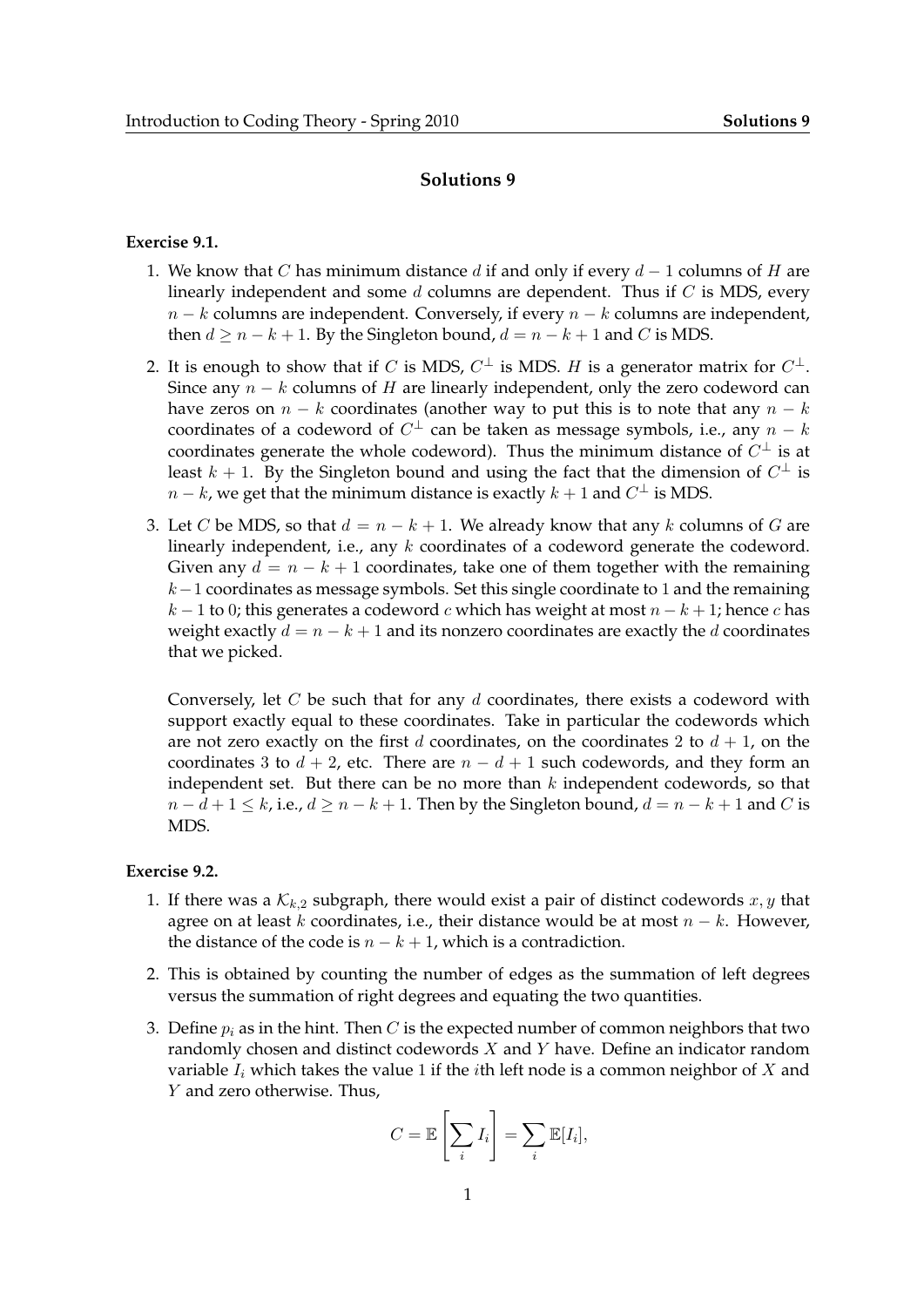by the linearity of expectation. On the other hand, we obviously have  $\mathbb{E}[I_i] = p_i$ . This means that  $C=\sum_i p_i.$  Now observe that

$$
p_i = \frac{\binom{u_i}{2}}{\binom{\ell}{2}} = \frac{u_i(u_i - 1)}{\ell(\ell - 1)},
$$

so that

$$
C = \sum_{i=1}^{n} p_i = \sum_{i=1}^{n} \frac{u_i(u_i - 1)}{\ell(\ell - 1)} = \frac{1}{\ell(\ell - 1)} \left( \sum_i u_i^2 - \ell t \right),
$$

where we have used the fact that  $\sum_i u_i = \ell t.$ 

4. By Cauchy-Schwarz, the expression for C found above can be bounded as

$$
C \ge \frac{1}{\ell(\ell-1)} \left( \frac{(\ell t)^2}{n} - \ell t \right) = \frac{t}{n(\ell-1)} (\ell t - n).
$$

On the other hand,  $C \leq k - 1$ , thus

$$
\frac{t}{n(\ell-1)} (\ell t - n) \leq k - 1,
$$

which after reordering gives the desired bound.

## **Exercise 9.3.**

- 1. We show that  $S$  uniquely determines  $e$ . Suppose that there are two different choices e and e' of the error vector, each of weight at most  $\tau$  such that  $H(c + e) = H(c + e')$ . This would imply that  $H(e-e') = 0$ , where  $e-e'$  is a nonzero vector of weight at most  $2\tau < d$ . Then  $e - e'$  would be a nonzero codeword of the code, which is a contradiction as we know that no nonzero codeword can have weight less than d.
- 2. We have  $S^{\top} = H(c+e) = Hc + He = He$ , as  $c$  is a codeword and thus  $Hc = 0$ .
- 3. This immediately follows from expanding the system of linear equations given by  $S^{\top} = He$ , and observing that  $e_j = 0$  for every  $j \notin J$ .
- 4. First we note that the multiplicative inverse of  $1 \alpha_j x$  can be written as

$$
\frac{1}{1 - \alpha_j x} \equiv 1 + \alpha_j x + (\alpha_j x)^2 + \dots + (\alpha_j x)^{d-2} \mod x^{d-1}.
$$

Substituting this identity in the summation  $\sum_{j\in J}$  $e_j$  $\frac{\epsilon_j}{1-\alpha_j x}$  and we obtain

$$
\sum_{j \in J} \frac{e_j}{1 - \alpha_j x} = \sum_{\ell=0}^{d-2} x^{\ell} \left( \sum_{j \in J} e_j \alpha_j^{\ell} \right) \mod x^{d-1}
$$

which combined with the previous part gives the required identity.